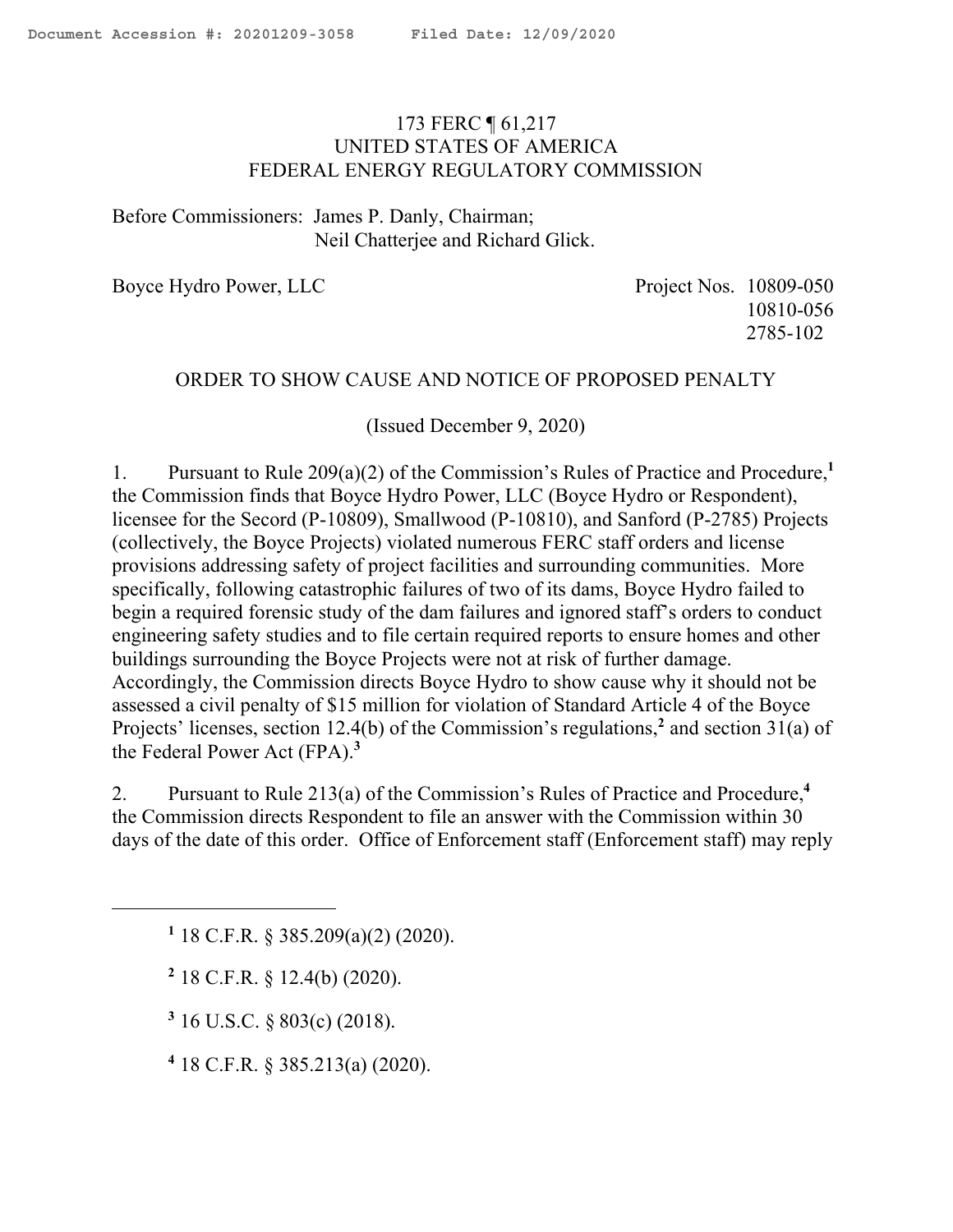Project No. 10809-050, et al..  $\qquad -2 -$ 

to Respondent's answer within 30 days of the filing of the answer. The Commission will consider these pleadings as part of its review of this proceeding.

3. As discussed below, Boyce Hydro's disregard of FERC staff's dam safety orders put the safety of the communities surrounding its projects at risk. While the Commission proposes to penalize Boyce Hydro in this proceeding, it will not compound the harm to those communities. Accordingly, the Commission will take steps to ensure that any penalty assessed against Boyce Hydro does not threaten recovery by community members who were harmed by the dam breaches and floods.<sup>5</sup>

# **I. Background**

### $\mathbf{A}_{\bullet}$ **The Boyce Projects and Edenville Dam**

4. The Boyce Projects are located on the Tittabawassee River in Gladwin and Midland counties, Michigan. The Secord Project**<sup>6</sup>** is the most upstream of the Boyce Projects. The Smallwood Project**<sup>7</sup>** is located approximately seven river miles downstream from the Secord Project. Boyce Hydro's now-unlicensed Edenville Project (formerly FERC Project Number 10808),**<sup>8</sup>** is located approximately 13 river miles downstream of the Smallwood Project, at the confluence of the Tittabawassee and Tobacco Rivers. The Sanford Project**<sup>9</sup>** (the most downstream of the Boyce Projects) is located approximately 11 river miles downstream of Edenville Dam.

**5** *See infra* P 45.

 $\overline{a}$ 

**<sup>6</sup>** *Wolverine Power Corporation*, 85 FERC ¶ 61,064 (1998). The 1.2-megawatt (MW) Secord Project consists of the Secord Dam which has three sections totaling about 2,085 feet in length and a maximum height of 55 feet and creates the 1,100-acre Secord reservoir.

**<sup>7</sup>** *Wolverine Power Corporation*, 85 FERC ¶ 61,065 (1998). The 1.2 MW Smallwood Project consists of the Smallwood Dam which has three sections totaling about 1,095 feet in length and a maximum height of 38 feet and creates the 6,000-acre Smallwood reservoir.

**8** *See Boyce Hydro Power, LLC*., 164 FERC ¶ 61,178 (2018) (Edenville Revocation Order), *reh'g denied*, 166 FERC ¶ 61,029 (2019).

**<sup>9</sup>** *Wolverine Power Corporation*, 41 FERC ¶ 62,192 (1987), *amended by*, 85 FERC ¶ 61,066 (1998). The 3.3 MW Sanford Project consists of an approximately 26-foot-high and 1,600-foot-long Sanford Dam, which breached on May 19, 2020. Prior to the breach,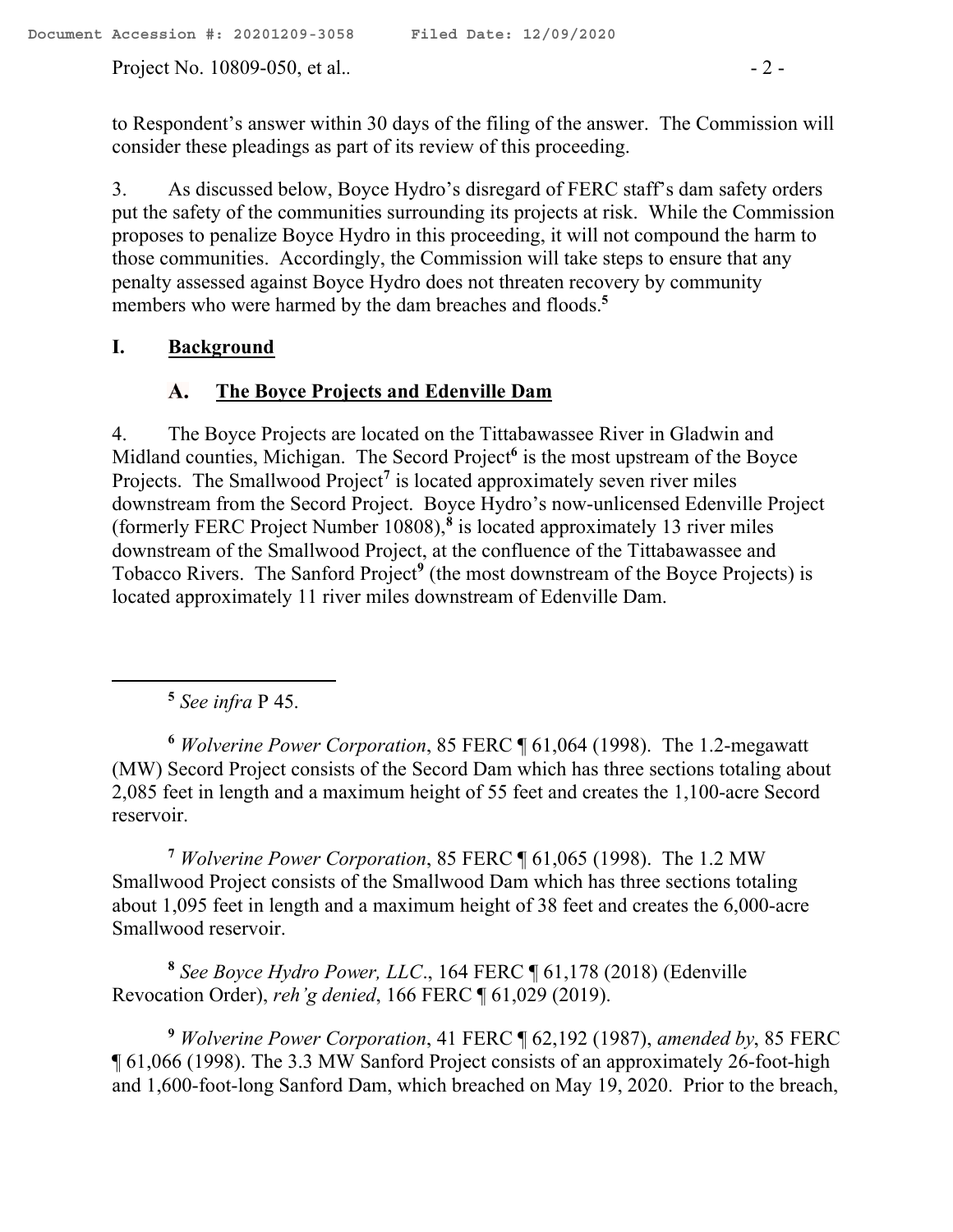Project No. 10809-050, et al..  $-3$  -

5. The three Boyce Projects and the former Edenville Project are closely-linked to each other, sharing common ownership and hydrology. Indeed, the Commission issued the operative licenses for all four projects on the same day,**<sup>10</sup>** noting that it intended to coordinate treatment of these four "hydrologically-related" projects in the future.**<sup>11</sup>**

6. The four projects also are linked by Boyce Hydro's troubled compliance history. Its compliance failures at the formerly-licensed Edenville Project were particularly egregious, as Boyce Hydro ignored FERC staff's dam safety requirements for 14 years. Consequently, on September 10, 2018, the Commission revoked the license for the Edenville Project.<sup>12</sup> Jurisdiction over the facilities of the Edenville Project passed from the Commission to the State of Michigan upon revocation of the license.

### **B. May 19, 2020 Flood and Aftermath**

7. On May 19, 2020, the Tittabawassee and Tobacco Rivers flooded. According to reports that Boyce Hydro provided to the Commission's Division of Dam Safety and Inspections (D2SI) - Chicago Regional Engineer, the floodwaters breached the Edenville Dam at approximately 5:45 pm EDT on May 19, 2020. The downstream Sanford Dam breached after that. The Secord and Smallwood Dams were not breached.

8. The breaches and resulting flooding caused substantial damage to the surrounding communities, washing out major roads, destroying homes, and forcing the evacuation of

**<sup>11</sup>** 85 FERC ¶ 61,066, at 61,239. *See also* 85 FERC ¶ 61,063, at 61,063 ("The four projects' reservoirs occupy about 39 river miles on the Tittabawassee River, with the tailwater of each project being the headwater of the next downstream project.").

**<sup>12</sup>** *Boyce Hydro Power, LLC*, 164 FERC ¶ 61,178 (2018), *reh'g denied*, 166 FERC ¶ 61,029 (2019). *See also Boyce Hydro Power, LLC*, 159 FERC ¶ 62,292 (2017) (compliance order detailing numerous violations at the Edenville Project).

the dam created a 1,526-acre project reservoir.

**<sup>10</sup>** *See Wolverine Power Corporation*, 85 FERC ¶ 61,063 (1998) (Edenville License Order); *Wolverine Power Corporation*, 85 FERC ¶ 61,066 (1998) (Order on Rehearing and Amending Sanford Project License Order); *Wolverine Power Corporation*, 85 FERC ¶ 61,064 (1998) (Secord License Order); *Wolverine Power Corporation*, 85 FERC ¶ 61,065 (1998) (Smallwood License Order).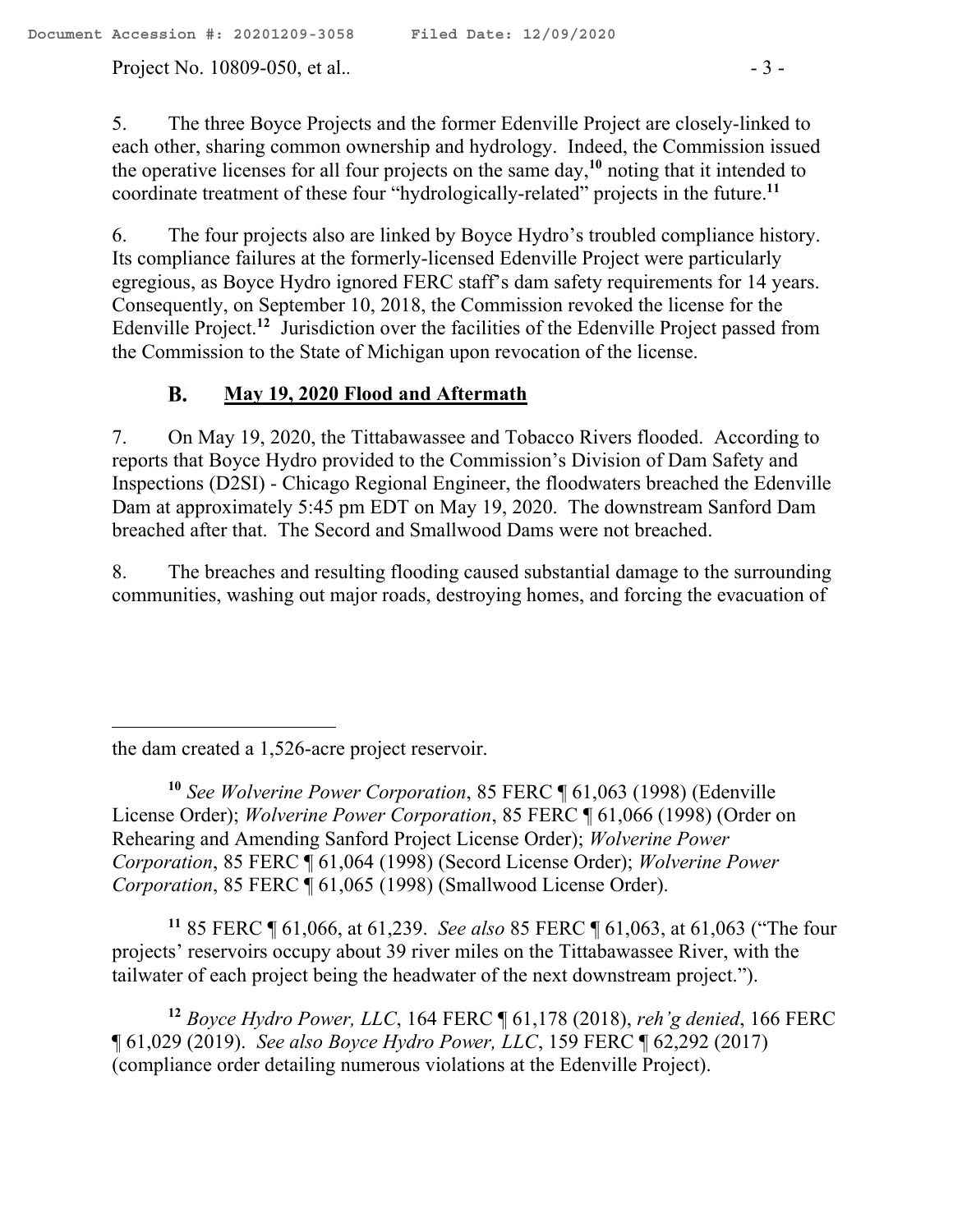Project No. 10809-050, et al.. **a** - 4 -

ten thousand residents.**<sup>13</sup>** In June 2020, the State of Michigan estimated that the economic harm from failure of the Boyce Hydro facilities exceeded \$190 million.**<sup>14</sup>**

9. Boyce Hydro filed a voluntary petition for bankruptcy protection on July 31, 2020. **15**

### $\mathbf{C}$ . **Dam Safety Orders Regarding Forensic Investigation**

10. On May 20, 2020, the day after the dam breaches, FERC's Director of D2SI issued a letter order directing Boyce Hydro to "immediately begin formation of a fully Independent Forensic Investigation Team to focus on the Sanford Dam, Smallwood Dam, and Secord Dam."<sup>16</sup> He said that FERC staff would "reach<sup>[]</sup> out to EGLE [(the Michigan Department of Environment, Great Lakes, and Energy)] regarding coordination for investigation of the Edenville Breach."<sup>17</sup> He directed Boyce Hydro to "eFile a letter with the Commission which provides a copy of each proposed Forensic Investigation Team member's resume within 7 days from the date of this letter."**<sup>18</sup>**

11. On May 22, 2020, Boyce Hydro requested an extension of the filing deadline regarding the forensic investigation to May 29, 2020. The Director of D2SI granted that extension but admonished Boyce Hydro in a letter order that "no additional extensions will be granted."<sup>19</sup>

**<sup>14</sup>** *See id*. at 4.

**<sup>15</sup>** *See In re Boyce Hydro, LLC et al.*, No. 20-21214 (Bankr. E.D. Mich. July 31, 2020).

**<sup>16</sup>** Letter from Director of D2SI, to Boyce Hydro (May 20, 2020) (Docket Nos. P-2785, P-10809 & P-10810).

**<sup>17</sup>** *Id*. at 2.

**<sup>18</sup>** *Id*. at 2-3.

**<sup>19</sup>** Letter from Director of D2SI to Boyce Hydro, at 3 (May 26, 2020) (Docket Nos. P-2785, P-10809 & P-10810).

 $\overline{a}$ **<sup>13</sup>** *See* Letter from Hon. Gretchen Whitmer to Hon. Donald Trump, at 2 (Jun. 15, 2020), available at https://www.mlive.com/news/saginaw-bay-city/2020/06/gov-whitmerformally-asks-president-trump-to-declare-mid-michigan-flooding-a-major-disaster.html (last accessed Dec. 4, 2020).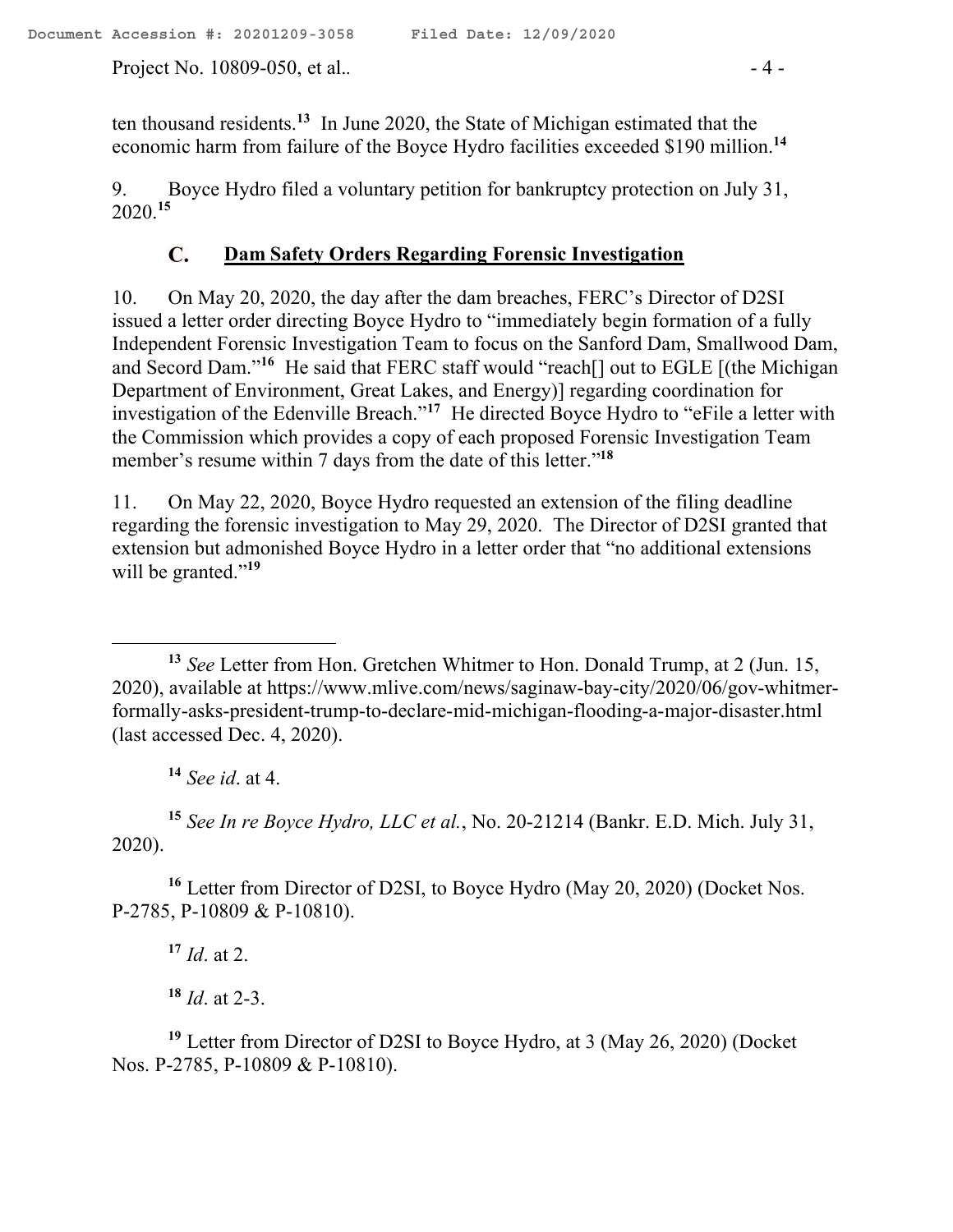$\overline{a}$ 

Project No. 10809-050, et al..  $-5$  -

12. Boyce Hydro did not submit any names for proposed team members until June 1, 2020, and it did not submit all names until June 10, 2020, nearly two weeks after the (extended) deadline.**<sup>20</sup>** FERC staff promptly approved the members of the proposed Forensic Team.**<sup>21</sup>** In each of the letters, FERC staff directed Boyce Hydro to schedule an introductory meeting with the Forensic Team, Boyce Hydro, FERC staff, and EGLE to discuss the Forensic Team's work.

13. That meeting occurred on June 17, 2020, and during that meeting, FERC staff again explained to Boyce Hydro that the Forensic Team must analyze both the Edenville and Sanford Dam failures. In a June 22, 2020, letter order following up on that meeting, FERC staff directed Boyce Hydro to, "[a]s soon as possible, but not later than Thursday, June 25, 2020, you must confirm in writing the schedule for the Forensic Team being able to fully begin their work."**<sup>22</sup>**

14. Boyce Hydro did not submit the required written confirmation. Instead, it sent a letter on July 2, 2020, claiming that it "has received several questions from the Team regarding the appropriate scope of their investigation."**<sup>23</sup>** Notwithstanding FERC staff's numerous instructions to include the Edenville Dam breach in the scope of the Forensic

**<sup>20</sup>** Letter from Boyce Hydro to Director of D2SI (June 1, 2020) (Docket Nos. P-2785, P-10809 & P-10810); Letter from Boyce Hydro to Director of D2SI (June 4, 2020) (Docket Nos. P-2785, P-10809 & P-10810); Letter from Boyce Hydro to Director of D2SI (June 8, 2020) (Docket Nos. P-2785, P-10809 & P-10810). The Chicago Regional Engineer sent Boyce Hydro a letter on June 3, 2020, reminding it of the obligation, set out in the May 20, 2020 letter order, to "immediately begin formation of a fully Independent Forensic Investigating Team to focus on the Sanford Dam, Smallwood Dam, and Secord Dam" and asking for an immediate response with the qualification/resumes of the additional team members. *See* Letter from Chicago Regional Engineer to Boyce Hydro (June 3, 2020) (Docket Nos. P-2785, P-10809 & P-10810).

**<sup>21</sup>** *See* Letter from Director of D2SI Approving Additional Member of the Forensic Investigation Team (June 5, 2020) (Docket Nos. P-2785, P-10809 & P-10810); Letter from Director of D2SI Approving Additional Member of the Forensic Investigation Team (June 9, 2020) (Docket Nos. P-2785, P-10809 & P-10810); Letter from Director of D2SI Approving Additional Member of the Forensic Investigation Team (June 11, 2020) (Docket Nos. P-2785, P-10809 & P-10810).

**<sup>22</sup>** Letter from Director of D2SI to Boyce Hydro (June 22, 2020) (Docket Nos. P-2785, P-10809 & P-10810).

**<sup>23</sup>** Letter from Boyce Hydro to Kimberly D. Bose, at 2 (July 2, 2020) (Docket Nos. P-2785, P-10809 & P-10810).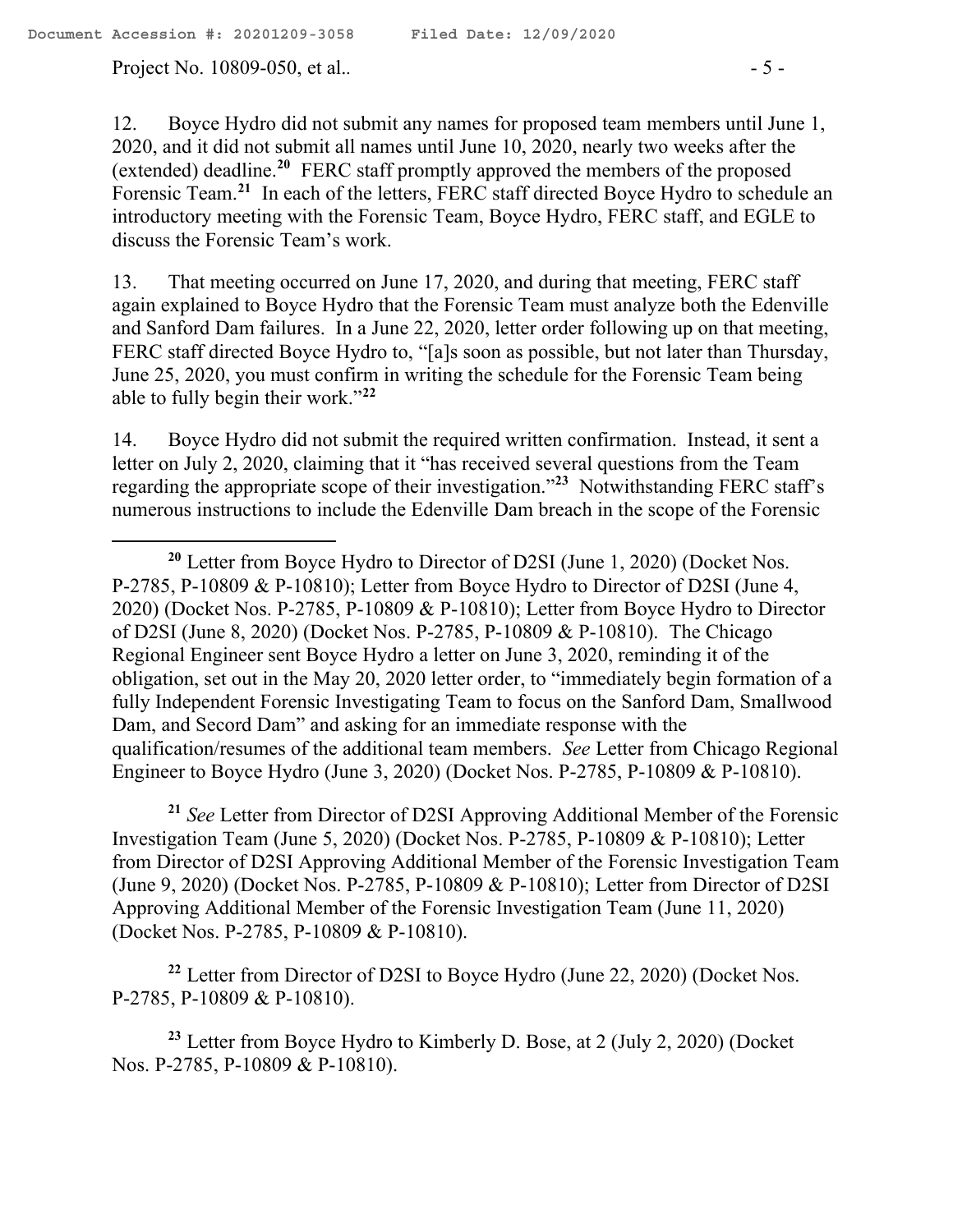Project No. 10809-050, et al..  $-6$  -

Team's work, the letter asked FERC staff to "confirm that the scope of the Team's forensic analysis for purposes of complying with FERC's May 20 Letter does not include the cause or causes of the Edenville Dam breach given the fact that FERC does not regulate that former dam as of September, 2018."**<sup>24</sup>** The letter also observed that "without in any way attempting to prejudge the outcome of the Team's forensic analysis, BHP [(Boyce Hydro)] believes that it is fairly evident that the root cause of the Sanford Dam failure was the Edenville Dam failure."**<sup>25</sup>**

15. FERC staff responded in a July 8, 2020 letter order, explaining again the thorough nature of the required investigation.**<sup>26</sup>** Staff explained that Boyce Hydro had more than sufficient time to resolve contractual arrangements and that delays in starting the postfailure analyses were unacceptable. Accordingly, FERC staff ordered Boyce Hydro to file within three business days "documentation that Boyce has fully executed contracts with the [Forensic] Team," specifically requiring that "[t]he contracts must authorize the [Forensic] Team to start immediately on a scope of work consistent with the May 20, Order, the June 17, 2020 introductory meeting discussion, and this Order."**<sup>27</sup>** Staff also notified Boyce Hydro that the Commission might take further enforcement action, potentially including assessing civil penalties, if Boyce Hydro failed to comply with the order.

16. Boyce Hydro has not responded to the July 8, 2020, letter order or filed the required documentation.

**<sup>24</sup>** *Id*. at 2-3.

 $\overline{a}$ 

**<sup>25</sup>** *Id*. at 4. Boyce Hydro has described in Federal District Court filings the "choreographed water ballet" necessary to manage flows and reservoir levels in the four projects, recognizing that "the operation of any one of these four dams will . . . inevitably influence the operation of the others." Defs' Resp. in Opp'n To Pls' Mot. To Remand at 13, *EGLE v. Mueller*, No. 1:20-cv-528 (W.D. Mich. June 15, 2020), ECF No. 14. Given the Commission's past coordinated treatment of the four projects and Boyce Hydro's recognition that their linked hydrology necessitates a "water ballet," it is not clear why there would be any confusion regarding why study of the Edenville Dam failure necessarily is intertwined with study of the three jurisdictional Boyce Projects.

**<sup>26</sup>** Letter from Director of D2SI to Boyce Hydro (July 8, 2020) (Docket Nos. P-2785, P-10809 & P-10810).

 $^{27}$  *Id.* at 2.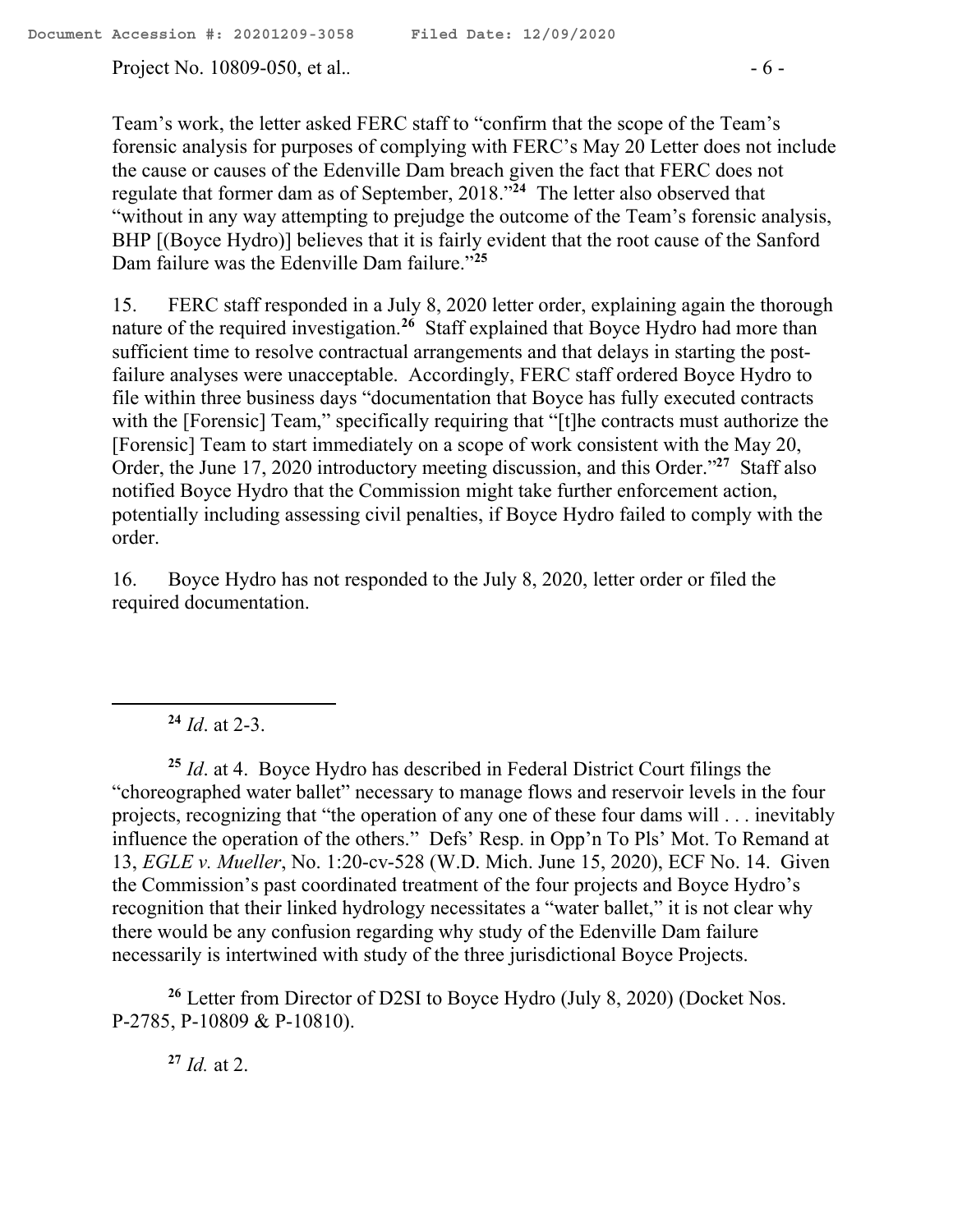Project No. 10809-050, et al..  $-7 -$ 

17. On August 7, 2020, FERC contracted directly with the approved members of the Forensic Team to conduct the independent forensic investigation.

### D. **Orders Regarding Dam Safety Inspections and Reports**

18. In the May 20, 2020 letter order, FERC's Director of D2SI also directed Boyce Hydro to immediately perform dam safety inspections of the Sanford, Secord, and Smallwood Dams. He ordered Boyce Hydro to orally report the result of those inspections to the FERC Chicago Regional Engineer as soon as they were complete and to submit written reports within three weeks (by June 10, 2020).**<sup>28</sup>**

19. Boyce Hydro filed the required inspection reports for the Smallwood and Secord Dams, but it has not filed an inspection report for the Sanford Dam. **29**

20. On July 15, 2020, the Chicago Regional Engineer sent Boyce Hydro a letter identifying deficiencies with the Smallwood Dam inspection report and ordering it to submit a supplemental report by August 14, 2020.<sup>30</sup> On July 21, 2020, the Chicago Regional Engineer sent Boyce Hydro a similar letter regarding deficiencies with the Secord Dam inspection report, ordering it to submit a supplemental report by August 20, 2020.**<sup>31</sup>**

21. On August 18, 2020, the Director of FERC's Division of Hydropower Administration and Compliance (DHAC) sent Boyce Hydro a letter citing the outstanding Sanford Dam report and reminding it to submit supplemental dam safety reports for the Smallwood and Secord Dams.<sup>32</sup> She noted that Boyce Hydro's "failure to comply with

**<sup>28</sup>** *See* May 20 Letter at 2.

 $\overline{a}$ 

**<sup>29</sup>** *See* Letter from Lee W. Mueller to John Zygaj (Jun. 30, 2020) (Docket No. P-10810) (transmitting Smallwood Emergency Inspection Report); Letter from Lee W. Mueller to John Zygaj (July 8, 2020) (Docket No. P-10809) (transmitting Secord Emergency Inspection Report).

**<sup>30</sup>** *See* Letter from Chicago Regional Engineer to Boyce Hydro (July 15, 2020) (Docket No. P-10810).

**<sup>31</sup>** *See* Letter from Chicago Regional Engineer to Boyce Hydro (July 21, 2020) (Docket No. P-10809).

**<sup>32</sup>** *See* Letter from Director of DHAC to Boyce Hydro, at 2-3 (Aug. 18, 2020) (Docket Nos. P-10809-45, *et al.*).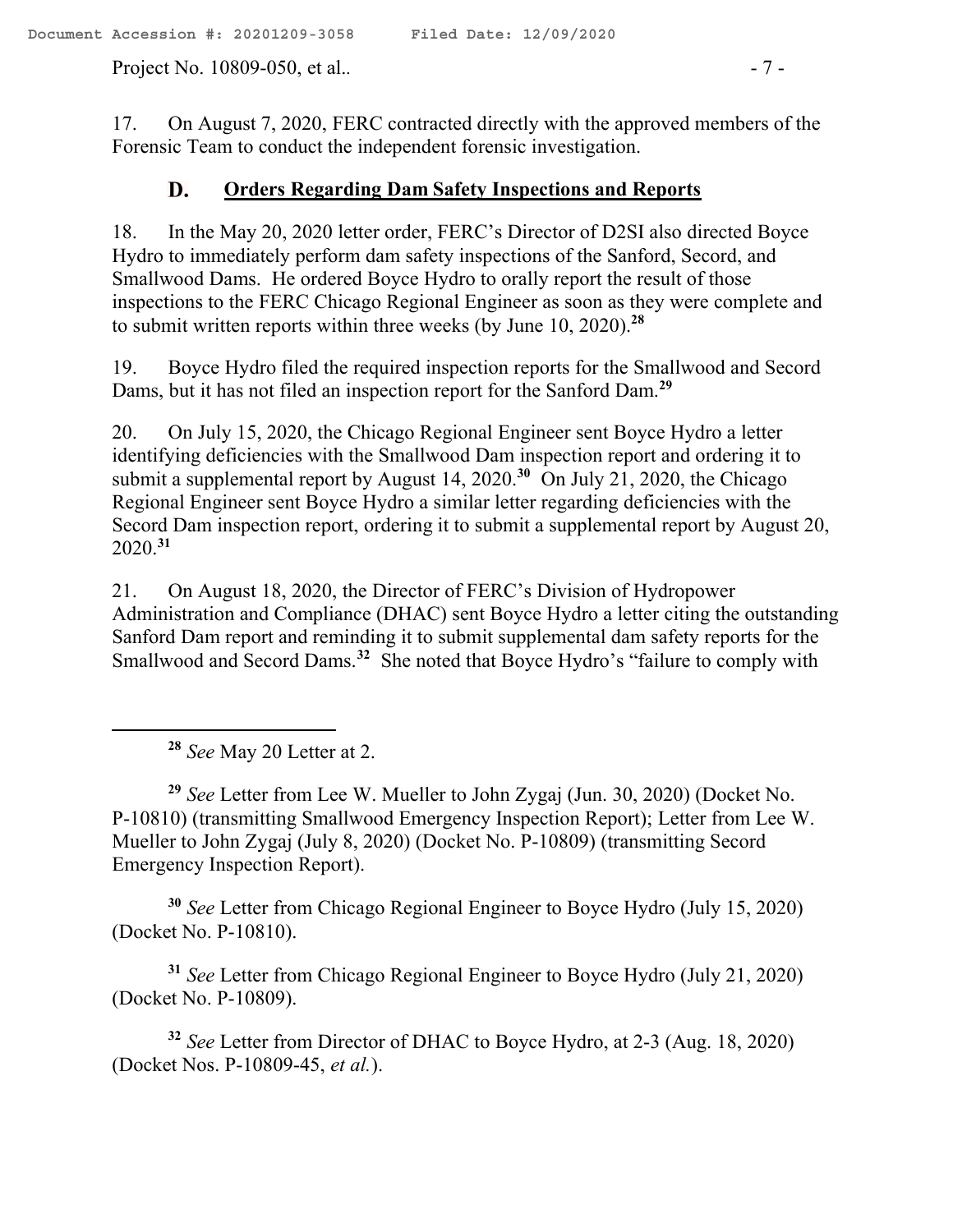Project No. 10809-050, et al..  $\overline{\phantom{a}}$  - 8 -

the [D2SI] directives has resulted in a prolonged state of drawdown and the reservoirs cannot be refilled until compliance is achieved." **33**

22. In that letter, the DHAC Director ordered Boyce Hydro to submit the overdue Sanford Dam safety report and the two supplemental dam safety reports within three days (by August 21, 2020).**<sup>34</sup>**

23. Boyce Hydro did not file those dam safety reports. Instead, on September 21, 2020 (more than a month after the DHAC Director's August 18, 2020 order) Boyce Hydro requested a stay of the outstanding obligations addressed by that order. The Commission denied that stay request on October 15, 2020. **35**

#### **Orders Regarding Debris Removal at Sanford Dam** Е.

24. On June 4, 2020, FERC's Chicago Regional Engineer sent Boyce Hydro a letter reporting that "[a] significant amount of debris has accumulated at the Sanford Dam after the May 19, 2020 breach/failure of the upstream Edenville Dam" and ordering Boyce Hydro to remove that debris immediately.**<sup>36</sup>** He ordered Boyce Hydro to report on the status of debris removal by June 8, 2020.**<sup>37</sup>**

25. Boyce Hydro has not submitted any report indicating that it has removed the debris.

26. On August 18, 2020, the DHAC Director sent a letter reminding Boyce Hydro of its obligation to remove the debris at Sanford Dam and ordered it to file within three days (by August 21, 2020) documentation demonstrating its efforts to remove the debris.**<sup>38</sup>**

**<sup>33</sup>** *Id*.

 $\overline{a}$ 

**<sup>34</sup>** *Id*.

**<sup>35</sup>** *See Boyce Hydro Power, LLC*, 173 FERC ¶ 61,071, PP 17-21 (2020).

**<sup>36</sup>** Letter from Regional Engineer to Boyce Hydro (June 4, 2020) (Docket No. P-2785).

**<sup>37</sup>** *Id.*

**<sup>38</sup>** *See* Letter from Director of DHAC to Boyce Hydro, at 3 (Aug. 18, 2020) (Docket Nos. P-10809-45, *et al.*).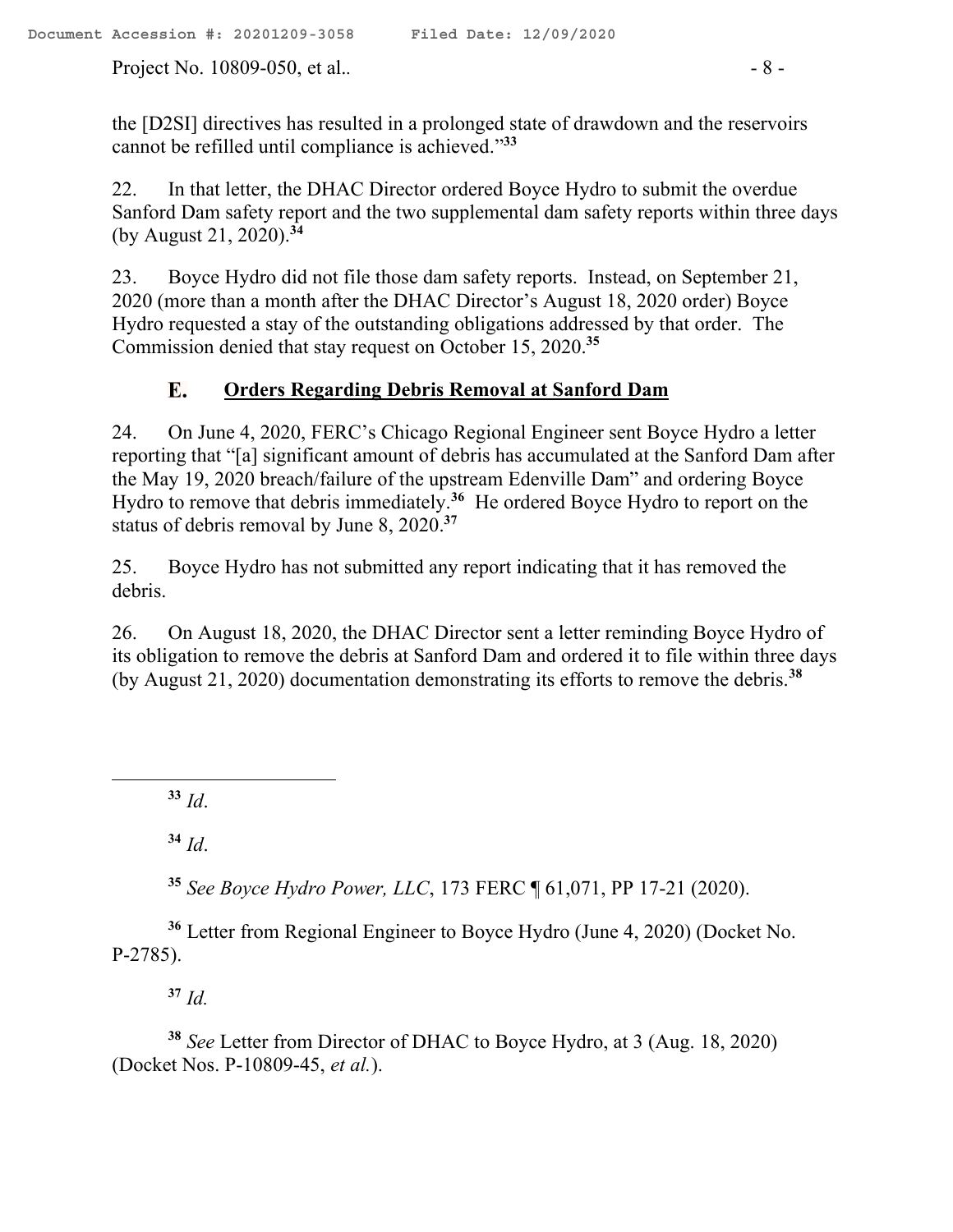### ${\bf F}$ . **Dam Safety Orders Regarding Shoreline Study**

27. On June 4, 2020, FERC's Chicago Regional Engineer sent a letter order to Boyce Hydro stating that emptying of the Sanford reservoir due to the dam breach may make residences and structures along the shoreline unstable and that the shoreline itself may be subject to additional erosion due to increased speed of the river.**<sup>39</sup>** Accordingly, he directed Boyce Hydro to "have a Professional Engineer survey the shoreline for these conditions and develop a report as soon as possible" and to undertake stabilization measures for residences or structures in jeopardy.**<sup>40</sup>** Boyce Hydro did not respond and has provided no evidence that it had hired a Professional Engineer to study the shoreline to evaluate whether erosion might cause additional damage.

28. On July 1, 2020, the DHAC Director issued a letter order informing Boyce Hydro that it was in violation of Part 12 of the Commission's regulations for failing to comply with the Chicago Regional Engineer's order.**<sup>41</sup>** She clarified the Chicago Regional Engineer's order by directing Boyce Hydro to file that survey and analysis immediately, and she reminded Boyce Hydro that the Commission might take further enforcement action, potentially including assessing civil penalties, if Boyce Hydro failed to comply. **42**

29. Boyce Hydro has provided no evidence that it engaged a professional engineer to conduct the ordered survey and analysis, and it has not filed anything with the Commission on this directive.

# **II. Violations and remedies**

### A. **Failure to Follow Dam Safety Orders re Forensic Investigation**

30. Standard Article 4 of the licenses for the Secord, Smallwood, and Sanford Projects states, in pertinent part:

The project, including its operation and maintenance, … shall be subject to the inspection and supervision of the Regional Engineer, Federal Energy Regulatory Commission, in the region wherein the project is located, or of such other officer or agent as the Commission may designate, who shall be the authorized

**<sup>40</sup>** *Id*.

**<sup>41</sup>** *See* Letter from Director of DHAC to Boyce Hydro (July 1, 2020) (Docket Nos. P-10809-45, *et al.*).

**<sup>42</sup>** *Id*.

**<sup>39</sup>** Letter from Chicago Regional Engineer to Boyce Hydro (June 4, 2020) (Docket No. P-2785).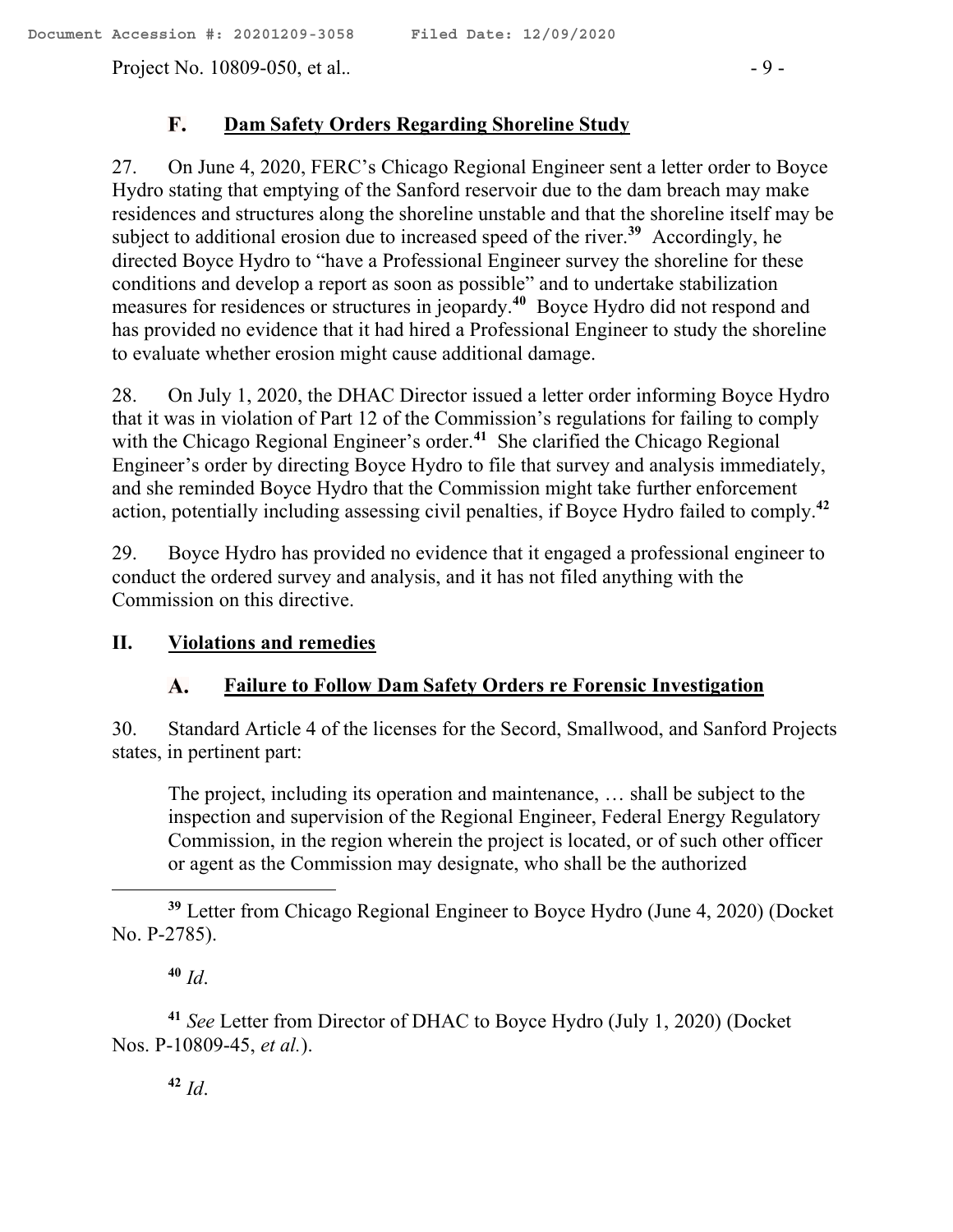Project No. 10809-050, et al.*.* - 10 -

representative of the Commission for such purposes. The licensee shall cooperate fully with said representative and shall furnish him such information as he may require concerning the operation and maintenance of the project. The licensee shall comply with such rules and regulations of general or special applicability as the Commission may prescribe from time to time for the protection of life, health, or property.

## 31. Section 12.4(b) of the Commission's regulations states:

Supervisory authority of the Regional Engineer or other authorized representative.

(1) Any water power project and the construction, operation, maintenance, use, repair, or modification of any project works are subject to the inspection and the supervision of the Regional Engineer or any other authorized Commission representative for the purpose of: (i) Achieving or protecting the safety, stability, and integrity of the project works or the ability of any project work to function safely for its intended purposes, including navigation, water power development, or other beneficial public uses; or (ii) Otherwise protecting life, health, or property. (2) For the purposes set forth in paragraph (b)(1) of this section, a Regional Engineer or other authorized Commission representative may: (i) Test or inspect any water power project or project works or require that the applicant or licensee perform such tests or inspections or install monitoring instruments; (ii) Require an applicant or a licensee to submit reports or information, regarding: (A) The design, construction, operation, maintenance, use, repair, or modification of a water power project or project works; and (B) Any condition affecting the safety of a project or project works or any death or injury that occurs at, or might be attributable to, the water power project; (iii) Require an applicant or a licensee to modify: (A) Any emergency action plan filed under subpart C of this part; or (B) Any plan of corrective measures, including related schedules, submitted after the report of an independent consultant pursuant to  $\S 12.37$  or any other inspection report; (iv) Require an applicant or licensee to take any other action with respect to the design, construction, operation, maintenance, repair, use, or modification of the project or its works that is, in the judgment of the Regional Engineer or other authorized Commission representative, necessary or desirable; and (v) Establish the time for an applicant or licensee to provide a schedule for or to perform any actions specified in this paragraph.**<sup>43</sup>**

32. On June 22, 2020, an authorized Commission representative (FERC's Director of Dam Safety and Inspections) ordered Boyce Hydro by June 25, 2020 to "confirm in

**<sup>43</sup>** 18 C.F.R. § 12.4(b) (2020).

 $\overline{a}$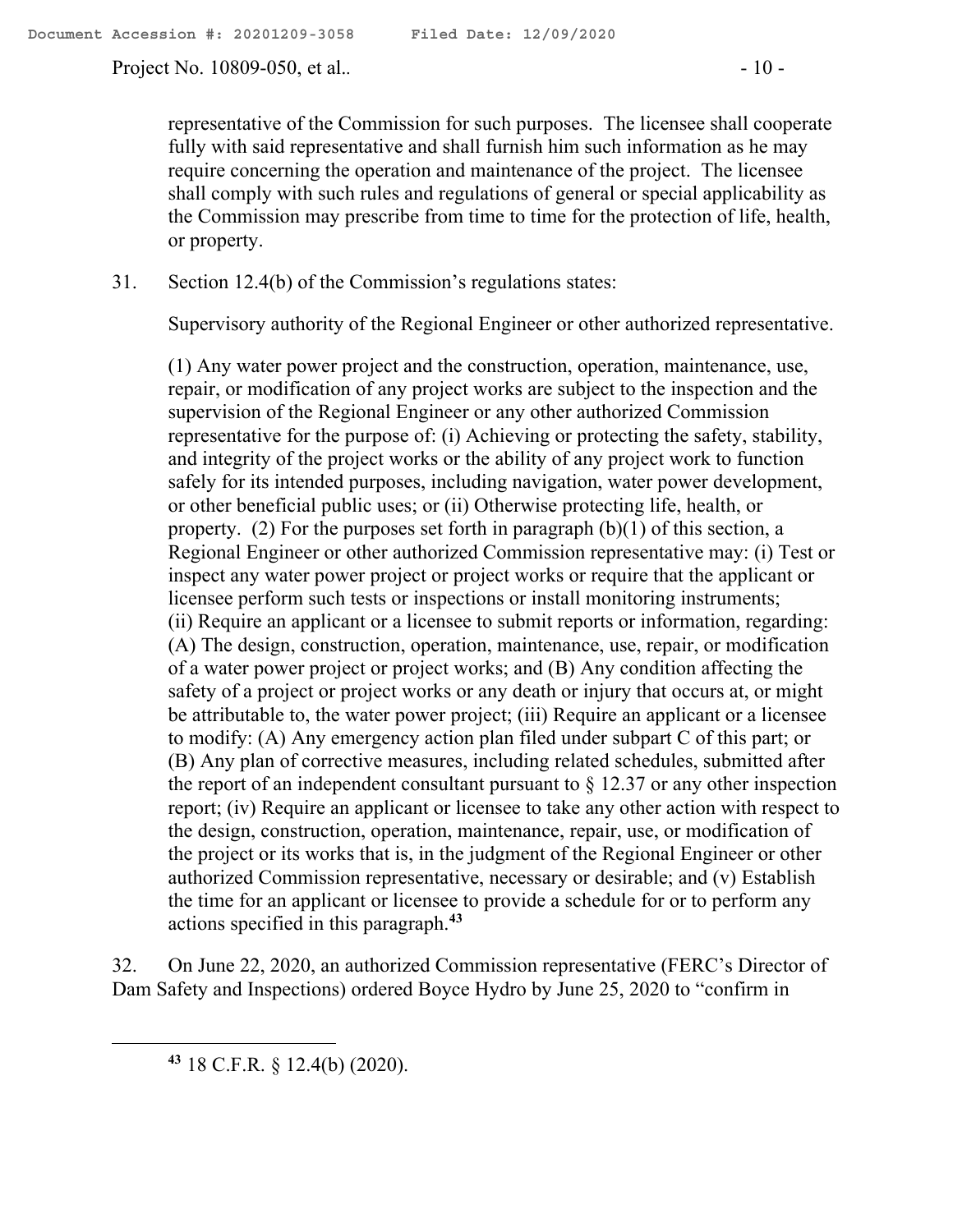Project No. 10809-050, et al.. **- 11 -**  $\frac{11 - 11}{1}$ 

writing the schedule for the Forensic Team being able to fully begin their work."**<sup>44</sup>** Boyce Hydro has not responded; therefore, Boyce Hydro is in violation of Standard Article 4 of the licenses for the Boyce Projects and Section 12.4(b) of the Commission's regulations.

33. On July 8, 2020, an authorized Commission representative (FERC's Director of Dam Safety and Inspections) ordered Boyce Hydro within three business days (by July 13, 2020) to file "documentation that Boyce has fully executed contracts with the [Forensic] Team.**<sup>45</sup>** The contracts must authorize the [Forensic] Team to start immediately on a scope of work consistent with the May 20, 2020 Order, the June 17, 2020 introductory meeting discussion, and this Order."**<sup>46</sup>** Boyce Hydro did not file such documentation; therefore, Boyce Hydro is in violation of Standard Article 4 of the licenses for the Boyce Projects and Section 12.4(b) of the Commission's regulations.

### **Failure to Follow Dam Safety Orders re Dam Safety Inspections and B. Reports**

34. On May 20, 2020, an authorized Commission representative (FERC's Director of Dam Safety and Inspections) ordered Boyce Hydro to immediately perform a dam safety inspection of the Sanford Dam, to orally report the result of that inspection to the Chicago Regional Engineer as soon as it was complete, and to submit a written report by June 10, 2020. On July 21, 2020, the Chicago Regional Engineer ordered Boyce Hydro to submit a supplemental dam safety report for Smallwood by August 14, 2020, and he later ordered Boyce Hydro to submit a supplemental dam safety report for Secord Dam by August 20, 2020.

35. Boyce Hydro has not filed any of the above required reports; therefore, Boyce Hydro is in violation of Standard Article 4 of the licenses for the Boyce Projects and Section 12.4(b) of the Commission's regulations.

### $\mathbf{C}$ . **Failure to Follow Dam Safety Orders re Debris Removal at Sanford Dam**

36. On June 4, 2020, an authorized Commission representative (FERC's Chicago Regional Engineer) ordered Boyce Hydro to immediately remove debris that had

 **<sup>44</sup>** Letter from Director of D2SI to Boyce Hydro (June 22, 2020) (Docket Nos. P-2785, P-10809 & P-10810).

**<sup>45</sup>** Letter from Director of D2SI to Boyce Hydro, at 2 (July 8, 2020) (Docket Nos. P-2785, P-10809 & P-10810).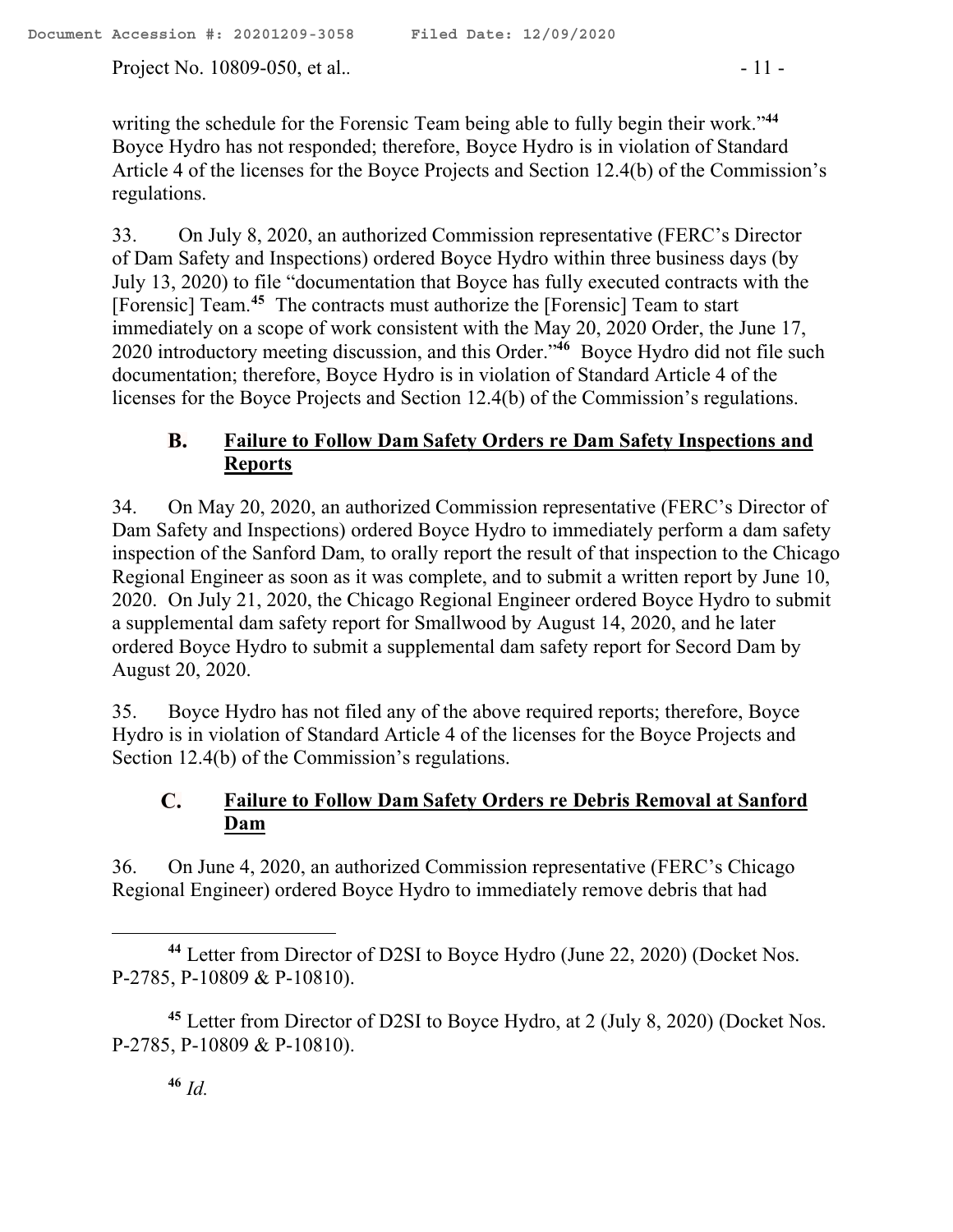Project No. 10809-050, et al.. 12 -

accumulated at the Sanford Dam and to report back on its efforts by June 8, 2020. Boyce Hydro has not filed any such report; therefore, Boyce Hydro is in violation of Standard Article 4 of the licenses for the Boyce Projects and Section 12.4(b) of the Commission's regulations.

### D. **Failure to Follow Regional Engineer's Shoreline Stability Order, as Clarified by DHAC Order**

37. On July 1, 2020, the Director of DHAC issued a letter order clarifying the Chicago Regional Engineer's Part 12 dam safety order and directing Boyce Hydro to immediately file a Professional Engineer's survey and analysis of the Sanford Project shoreline. Boyce Hydro did not file any such survey or analysis; therefore, Boyce Hydro is in violation of Standard Article 4 of the licenses for the Boyce Projects and Section 12.4(b) of the Commission's regulations.

# **III. Potential Remedies**

38. Section 31(c) of the FPA, 16 U.S.C. § 823b(c) (2018), states that "[a]ny licensee, permittee, or exemptee who violates or fails or refuses to comply with any rule or regulation under this subchapter, any term, or condition of a license, permit, or exemption under this subchapter . . . shall be subject to a civil penalty in an amount not to exceed \$10,000 for each day that such violation or failure or refusal continues." Pursuant to the Federal Civil Penalties Inflation Adjustment Act Improvements Act of 2015, **<sup>47</sup>** that maximum penalty has been increased to \$23,331 per-day for each violation.**<sup>48</sup>**

39. A total of 44 days elapsed from when Boyce Hydro was obligated to provide written confirmation of the Forensic Team's work schedule until when FERC executed contracts with the team to initiate that work itself. At \$23,331 per-day, the maximum civil penalty for this violation is \$1,026,564.

40. A total of 26 days elapsed from when Boyce Hydro was obligated to file documentation of executed contracts with the Forensic Team to when FERC executed contracts with the team to initiate that work itself. At \$23,331 per-day, the maximum civil penalty for this violation is \$606,606

41. A total of 183 days have elapsed since the deadline by which Boyce Hydro was obligated to submit the Sanford Dam Safety Report, a total of 118 days have elapsed since the deadline by which Boyce Hydro was obligated to submit the Secord Supplemental Dam Safety Report, and a total of 112 days have elapsed since the deadline

 $\overline{a}$ 

**<sup>47</sup>** Sec. 701, Public Law 114-74, 129 Stat. 584, 599.

**<sup>48</sup>** 18 C.F.R. § 385.1602 (2020).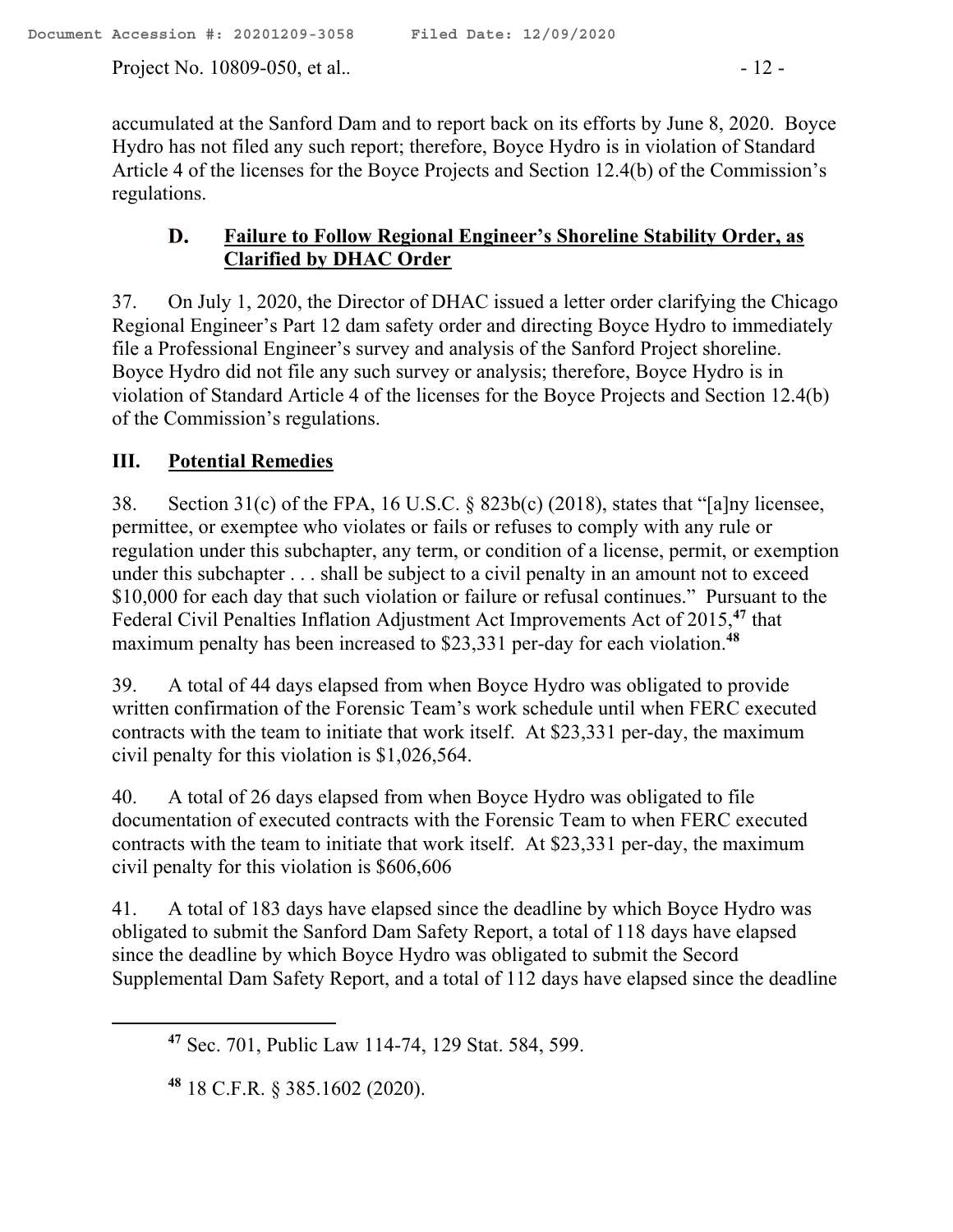Project No. 10809-050, et al.. 13 -

by which Boyce Hydro was obligated to submit the Smallwood Supplemental Dam Safety Report. Boyce Hydro has not complied with any of those deadlines, and the maximum civil penalty for this violation will be \$23,331 multiplied by the number of days that will elapse until the earlier of (a) Boyce Hydro's filing of each of the required reports or (b) issuance by the Commission of an order assessing a penalty.

42. A total of 185 days have elapsed since the deadline by which Boyce Hydro was obligated to submit a report on its efforts to remove debris that accumulated at the Sanford Dam. Boyce Hydro has not complied with that deadline, and the maximum civil penalty for this violation will be \$23,331 multiplied by the number of days that will elapse until the earlier of (a) Boyce Hydro's filing of the ordered report or (b) issuance by the Commission of an order assessing a penalty.

43. A total of 162 days have elapsed since the Director of DHAC ordered Boyce Hydro to immediately file a Professional Engineer's survey and analysis of the Sanford Project shoreline, and Boyce Hydro has not complied with that order. The maximum civil penalty for this violation will be \$23,331 multiplied by the number of days that will elapse until the earlier of (a) Boyce Hydro's filing of the ordered survey and analysis or (b) issuance by the Commission of an order assessing a penalty.

44. Taking into consideration the nature and seriousness of the violations and the efforts of Boyce Hydro to remedy the violations in a timely manner, as required by section 31(c) of the FPA, and the factors set out 18 C.F.R. § 385.1505 (2020)**<sup>49</sup>** the

(b) In making its determination under paragraph (a), the Commission will consider the following factors: (1) Whether the person had actual knowledge of the violation; (2) Whether the person had constructive knowledge of the violation deemed to be possessed by a reasonable individual acting under similar circumstances; (3) Whether the person has a history of previous violations; (4) Whether the violation caused loss of life or injury to persons; (5) Whether economic benefits were derived because of the violation; (6) Whether the violation caused damage to property or the environment; (7) Whether the violation endangered persons, property or the environment; (8) Whether there were timely remedial efforts; (9) Whether

**<sup>49</sup>** Section 385.1505 reads as follows:

a) In determining the amount of a proposed penalty, the Commission will consider the nature and seriousness of the violation, and the efforts of the licensee, exemptee, permittee or one who should possess appropriate authority but does not, to remedy the violation in a timely manner.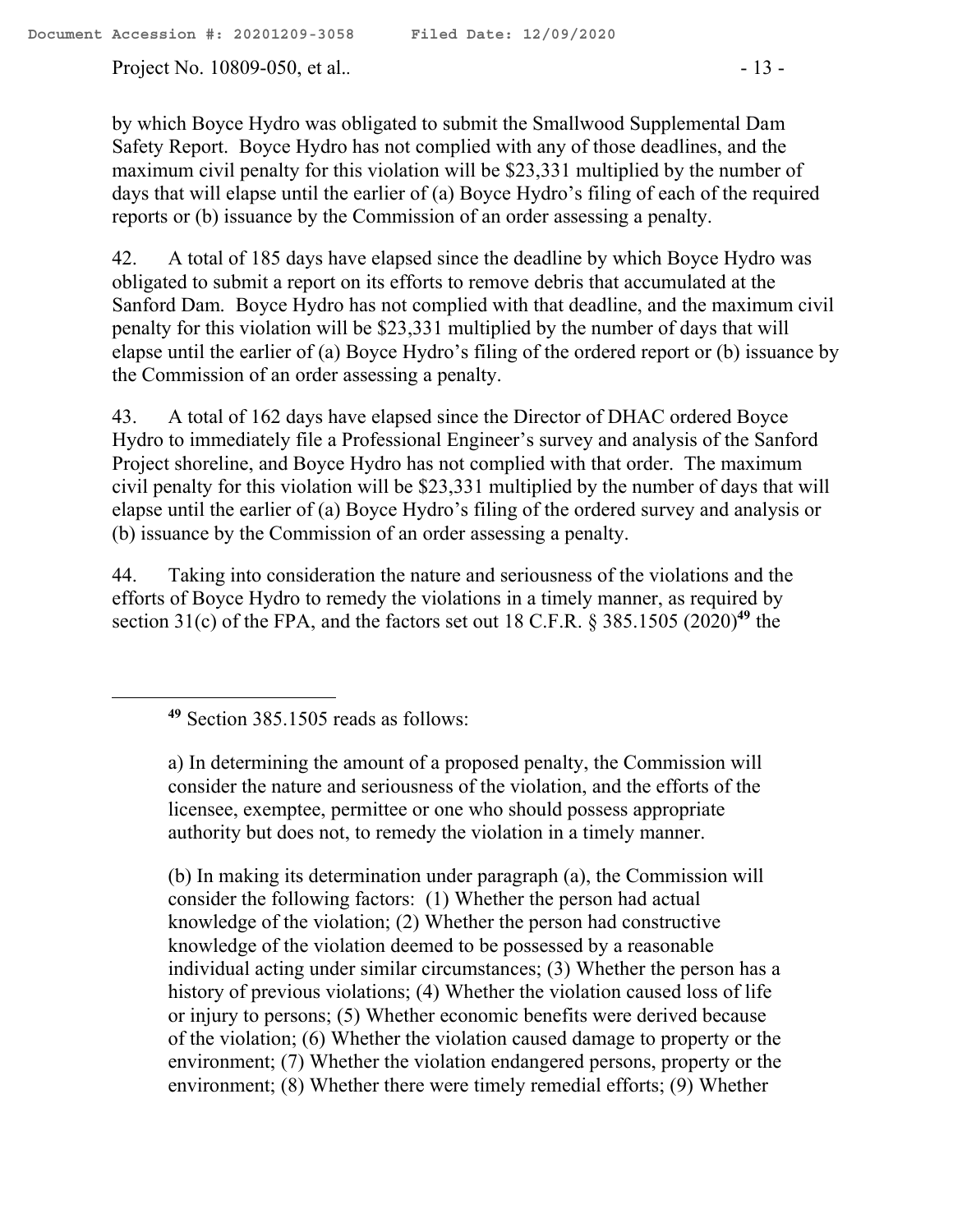$\overline{a}$ 

Project No. 10809-050, et al.. 14 -

Commission proposes potential imposition of a civil penalty totaling \$15 million for the foregoing violations. The dam safety violations here chanced further failure of project works and shoreline, thereby putting surrounding communities at risk of additional flooding and other significant harm to human life, property, and the environment. The violations were serious, and Boyce Hydro failed to take any remedial efforts,**<sup>50</sup>** notwithstanding actual knowledge provided by Commission staff's numerous letters regarding the violations. By ignoring its dam safety obligations, Boyce Hydro elevated its own economic interests (*e.g.*, avoidance of professional fees) above the safety of its neighbors. Considering the foregoing factors and Boyce Hydro's lengthy history of noncompliance, the Commission concludes that a substantial civil penalty is justified.

45. But that is not the end of the analysis. There is a pending proposal before the Bankruptcy Court to allow creation of a settlement fund for victims of the dam breaches and flooding.**<sup>51</sup>** The Commission does not intend to imperil any direct recovery of damages by such victims and will consider the impact on the bankruptcy proceeding when it decides whether to impose a civil penalty in this matter. In addition, the Commission will request to have any recovery of civil penalties given lower priority than the victims' recovery in the bankruptcy proceeding.

there were untimely remedial efforts; (10) Whether there were no remedial efforts; and (11) Whether there are any other pertinent considerations.

**<sup>50</sup>** On September 21, 2020, Boyce Hydro filed a motion with the Commission seeking to stay or delay the obligations to file dam safety inspection reports and to document removal of the Sanford Dam debris, claiming that it needed to get permission from the U.S. Bankruptcy Trustee and Bankruptcy Court before it could spend money to satisfy those obligations. The Commission denied that motion on October 15, 2020, specifically noting that the Bankruptcy Court already had authorized it to use funds, with the approval of the Bankruptcy Trustee, to fulfill license-related compliance obligations. *See Boyce Hydro Power*, 173 FERC ¶ 61,071 at PP 11 & 17-20.

**<sup>51</sup>** *See* Debtors' Motion to (I) Approve Compromise and Settlement Agreement; (II) Authorize and Direct the Debtor to Enter into and Perform Under Settlement Agreement; (III) Enjoin Certain Third-Party Claims as Needed to Effectuate the Settlement; and (IV) Grant Related Relief, *In re Boyce Hydro, LLC, et al.*, Case No. 20- 21214 (Bankr. E.D. Mich. Aug. 6, 2020), ECF No. 32.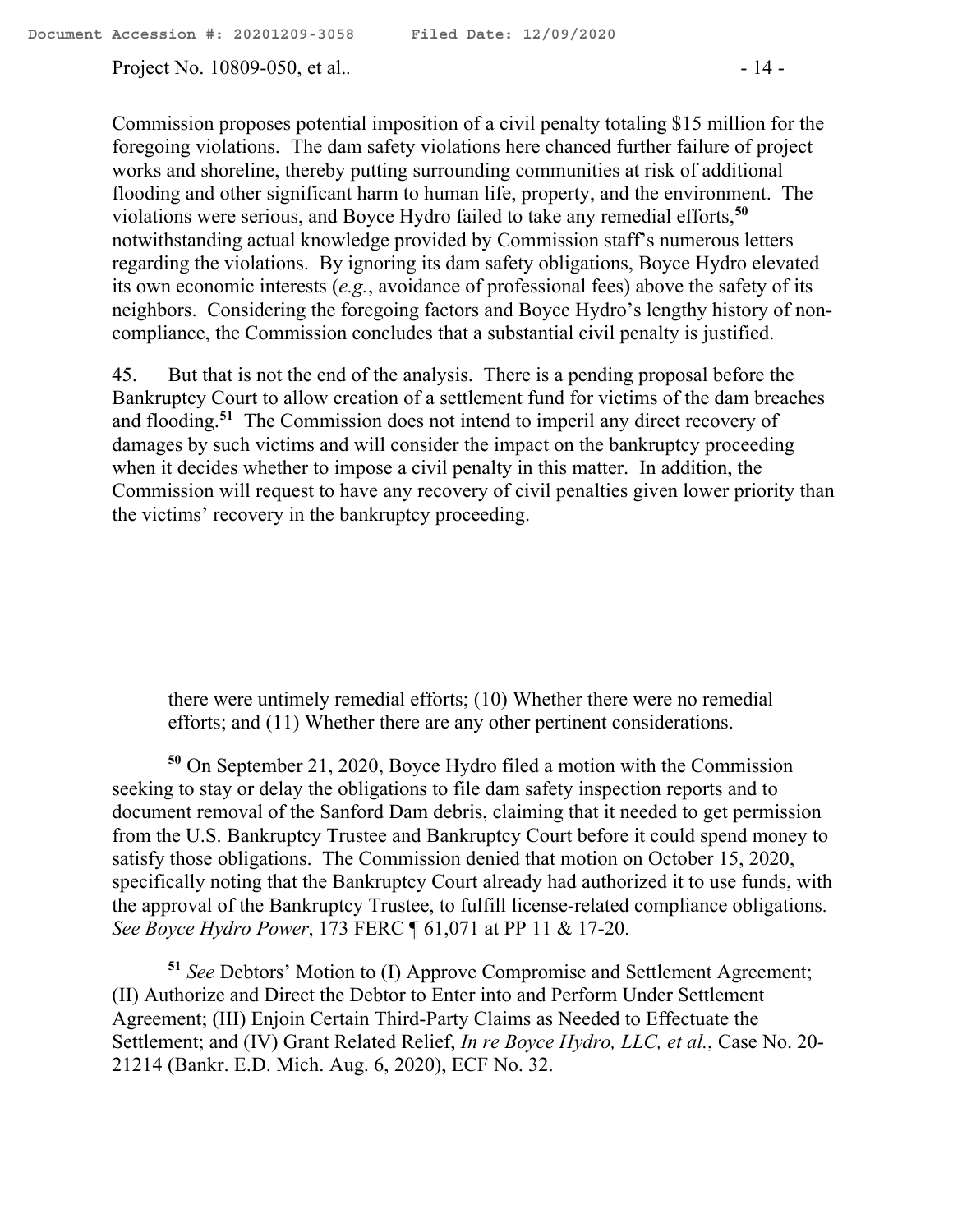Project No. 10809-050, et al.. 15 -

## **IV. Conclusion**

46. The Commission directs Respondent to respond to this order as set forth above.**<sup>52</sup>**  This order also is the notice of proposed penalty required pursuant to section 31 of the FPA.**<sup>53</sup>** In its answer to this order, Respondent has the option to choose between either (a) an administrative hearing before an Administrative Law Judge at the Commission prior to the assessment of a penalty under section  $31(d)(2)(A)$ , or (b) a prompt penalty assessment by the Commission under section  $31(d)(3)(A)$ . If Respondent elects an administrative hearing before an ALJ, the Commission will issue a hearing order unless it is determined that the matter can be resolved in a summary disposition. If Respondent elects a prompt penalty assessment, and if, after a review of the full record to be developed in this proceeding, the Commission finds a violation, the Commission will issue an order assessing a penalty. If such penalty is not paid within 60 days of assessment, the Commission will commence an action in a United States district court for an order affirming the penalty.**<sup>54</sup>**

### The Commission orders:

 $\overline{a}$ 

(A) Within 30 days of the date of this order, Respondent must file an answer in accordance with Rule 213 of the Commission's Rules of Practice and Procedure, 18 C.F.R. § 385.213, showing cause why its violations of Standard Article 4 of the Boyce Projects' licenses, and section 12.4(b) of the Commission's regulations should not warrant an order requiring Respondent to be assessed a civil penalty totaling \$15 million, or a modification of that amount consistent with section 31(d)(4) of the FPA.

(B) In any answer, Respondent should address any matter, legal, factual or procedural, that it would urge in the Commission's consideration of this matter. To the extent that Respondent cites any material not already published in the above-cited dockets, Respondents are directed to file non-publicly one copy of such material on CD-ROM or DVD in the captioned docket and to serve a copy of same on Enforcement staff.

**<sup>53</sup>** 16 U.S.C. § 823b(d).

**<sup>54</sup>** FPA section 31(d)(3)(B)*,* 16 U.S.C. § 823b(d)(3)(B).

**<sup>52</sup>** Under 18 C.F.R. § 385.213(c), Respondent must file an answer that provides a clear and concise statement regarding any disputed factual issues and any law upon which they rely. Respondent must also, to the extent practicable, admit or deny, specifically and in detail, each material allegation and set forth every defense relied upon. Failure to answer an order to show cause will be treated as a general denial and may be a basis for summary disposition under Rule 217. 18 C.F.R. § 385.213(e)(2) (2020).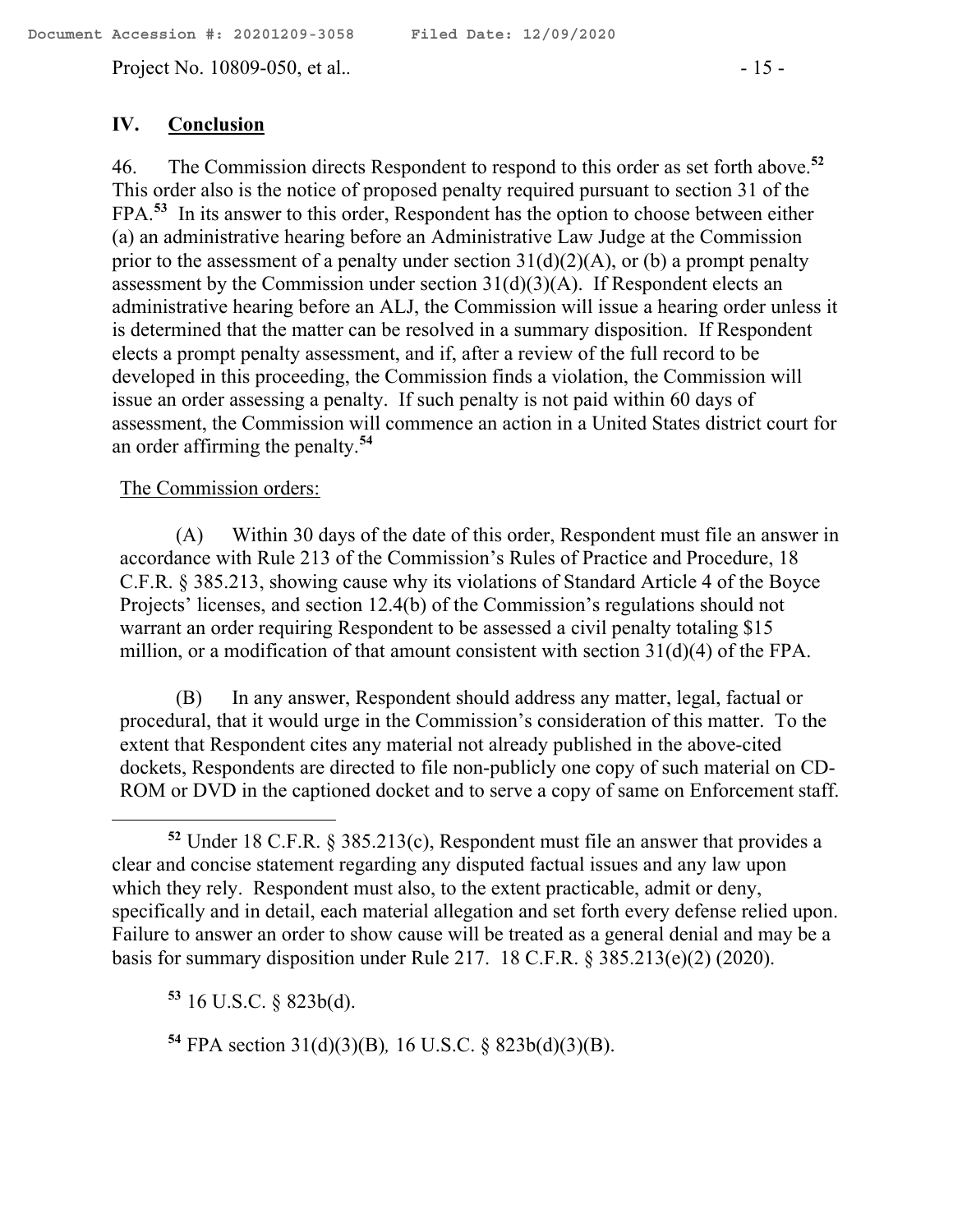Project No. 10809-050, et al.. 16 -

(C) Pursuant to section  $31(d)(1)$  of the FPA, within 30 days of the date of this order, Respondent may also make an election to have the procedures set forth in section 31(d)(3) of the FPA apply to this proceeding. Under that provision, if the Commission finds a violation, the Commission will issue a penalty assessment and, if not paid within 60 days of the order assessing penalties, the Commission will institute an action in the appropriate United States district court. Should Respondent fail to make a timely election under section  $31(d)(1)$ , the procedures of section  $31(d)(2)$  will apply.

By the Commission. Commissioner Clements is not participating.

 $(S E A L)$ 

Kimberly D. Bose, Secretary.